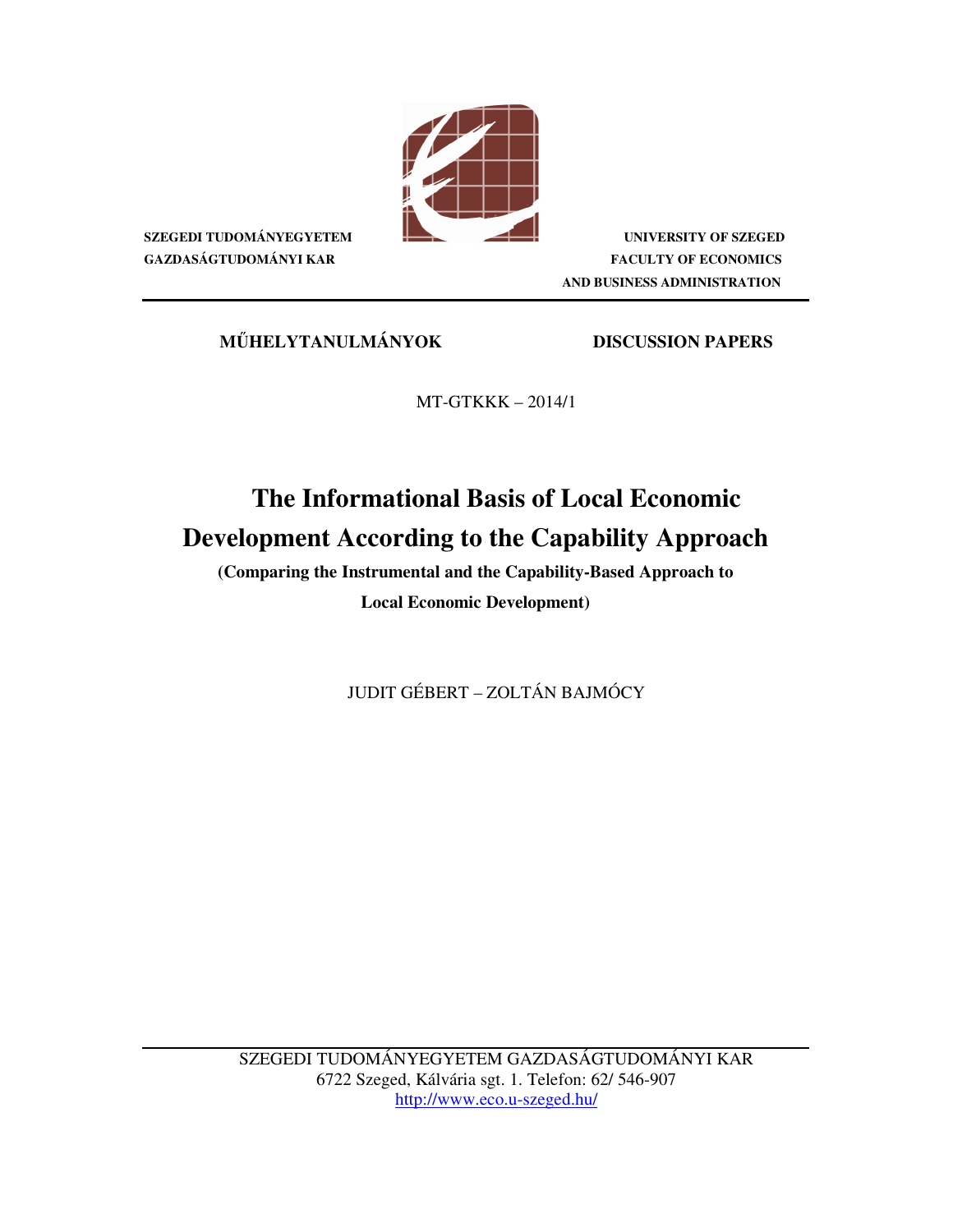#### **Board of Editors:**

Lengyel, Imre (head) Bajmócy, Zoltán Farkas, Beáta Hetesi, Erzsébet Katona, Tamás Kovács, Árpád

## Discussion Papers

#### MT-GTKKK – 2014/1

The aim of the discussion paper series is to provide forum for the publication and discussion of in-progress research results of the Faculty of Economics and Business Administration. The papers appearing in this series may serve as a bases for further publications.

#### **Authors**

*Judit Gébert*, research fellow. University of Szeged, Faculty of Economics and Business Administration Research Centre. E-mail: gebert.judit@eco.u-szeged.hu

*Zoltán Bajmócy*, associate professor, University of Szeged, Faculty of Economics and Business Administration Research Centre. E-mail: bajmocyz@eco.u-szeged.hu

Present research was carried out as part of the **OTKA K-109425** Research Programme: The Foundation of Local Economic Development on the Basis of the Capability Approach

ISBN: 978-963-306-262-3 ISSN: 2061-5353

### **January, 2014.**

**Publisher:**  University of Szeged Faculty of Economics and Business Administration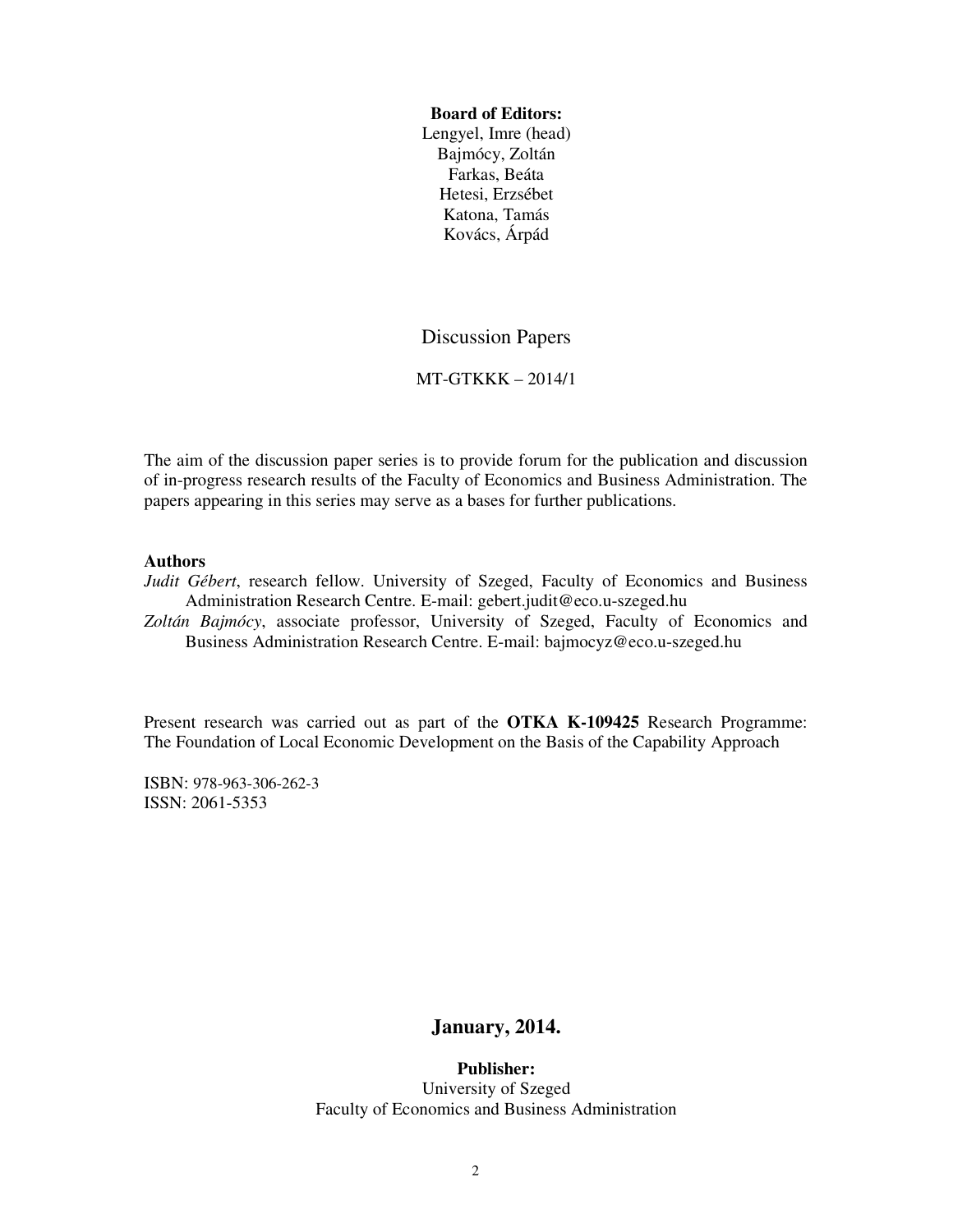# **The Informational Basis of Local Economic Development According to the Capability Approach Comparing the Instrumental and the Capability-Based Approach to Local Economic Development**

#### **Abstract**

*The conventional goal of local economic development in the literature is to increase well-being or quality of life of local residents. However, it remains hidden what is the substantive meaning of well-being or quality of life. Besides, growth of income and employment are implicitly considered as the goals themselves in local economic strategies. We argue that the determination of the objective of local economic development should be based on the capability approach and be formulated as follows: the goal of local economic development is the widening of the capabilities of local residents. In our paper, we outline a normative evaluative framework based on the capability theory of Amartya Sen, which is able to help to design and evaluate local development projects both in developing and developed regions. In this paper we focus on the informational basis of this normative framework and compare it with the dominant view that we shall call the "instrumental approach".* 

*First, we claim that instead of implicit goals – like economic growth – local development strategies should start with making these goals explicit and define the valuable doings and beings for the community. These valuable functioning should be moulded through social deliberation. Therefore, the theories of deliberative democracy should be connected to the theory of local economic development.* 

*Second, when planning and operationalizing development projects, the aspect of conversion factors should be taken into consideration. Development strategies should be aware of the well-interpreted fact that real income is only a mean to broaden our capabilities and not an end in itself. How local residents can convert their means into valuable functionings is affected by different conversion factors, like environment, physical abilities, social norms etc. These conversion factors should be incorporated into the informational basis of local economic development.* 

*Third, the local level of development is especially appropriate to involve direct participation and incorporate lay knowledge beside expert knowledge. The theory of capability approach also emphasizes the importance of agency – the capability to represent my own aims and bring about change. Therefore the aspect of agency should also be part of the included information in the theoretical framework of local economic development. We illustrate our arguments with a case study about an irrigation-based community development project in Morocco.* 

*Keywords: local economic development, capability approach, deliberation*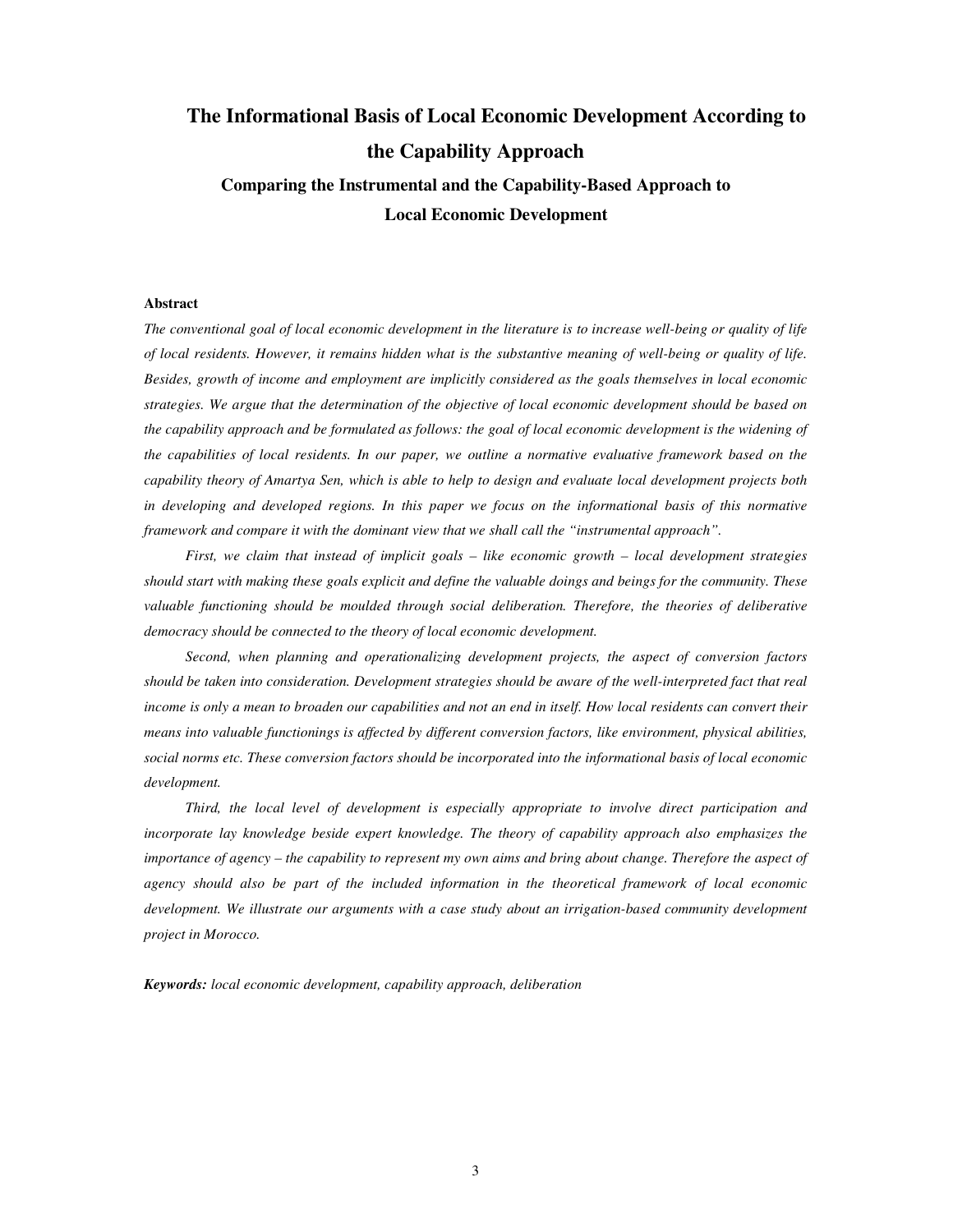#### **1. Introduction**

In this paper, our aim is to examine and compare two approaches of local economic development (hereinafter LED). The first examined approach is the conventional or  $-$  as we shall call it – the *"instrumental approach"*. This view considers real income and employment as the ultimate goal of LED strategies, or according to the newest normative framework: competitiveness. The second examined view is based on the *capability approach* and its normative framework suggests the widening of local residents' capabilities as the goal of LED. Under capabilities we understand the real opportunities of citizens as the Nobel-laureate Amartya Sen formulated it (Sen 1999, 1995).

The instrumental approach is widely discussed and has a dominant role in the literature of LED. At the same time, the capability approach has been widely acknowledged and extensively used in other fields of the literature concerning human development and wellbeing. In this paper, we compare the two approaches according to their informational basis. Informational basis according to Sen's formulation is the following:

"The 'informational basis of a judgement' identifies the information on which the judgement is directly dependent and – no less importantly – asserts that the truth and falsehood of any other type of information cannot directly influence the correctness of the judgement" (Sen 1995, p. 73).

Thus, we examine which set of information is included or excluded in the framework of the instrumental and the capability-based approach. First, we analyse, how these views formulate their goals and what consequences these goals have to the whole logic of LED. Second, we compare, which instruments or resources are involved in the theory of the instrumental and the capability-based framework and what do the theories state about the process of achieving the goals of LED. Third, we compare the different type of knowledge, which are used in these two approaches. Finally, we illustrate the differences and problems about the two approaches through a case study.

In our paper we conclude that the instrumental approach of LED suffers from several deficiencies in virtue of its informational basis and it should reflect on the results of other areas of social sciences and economics, like human development studies, ecological economics and political theory.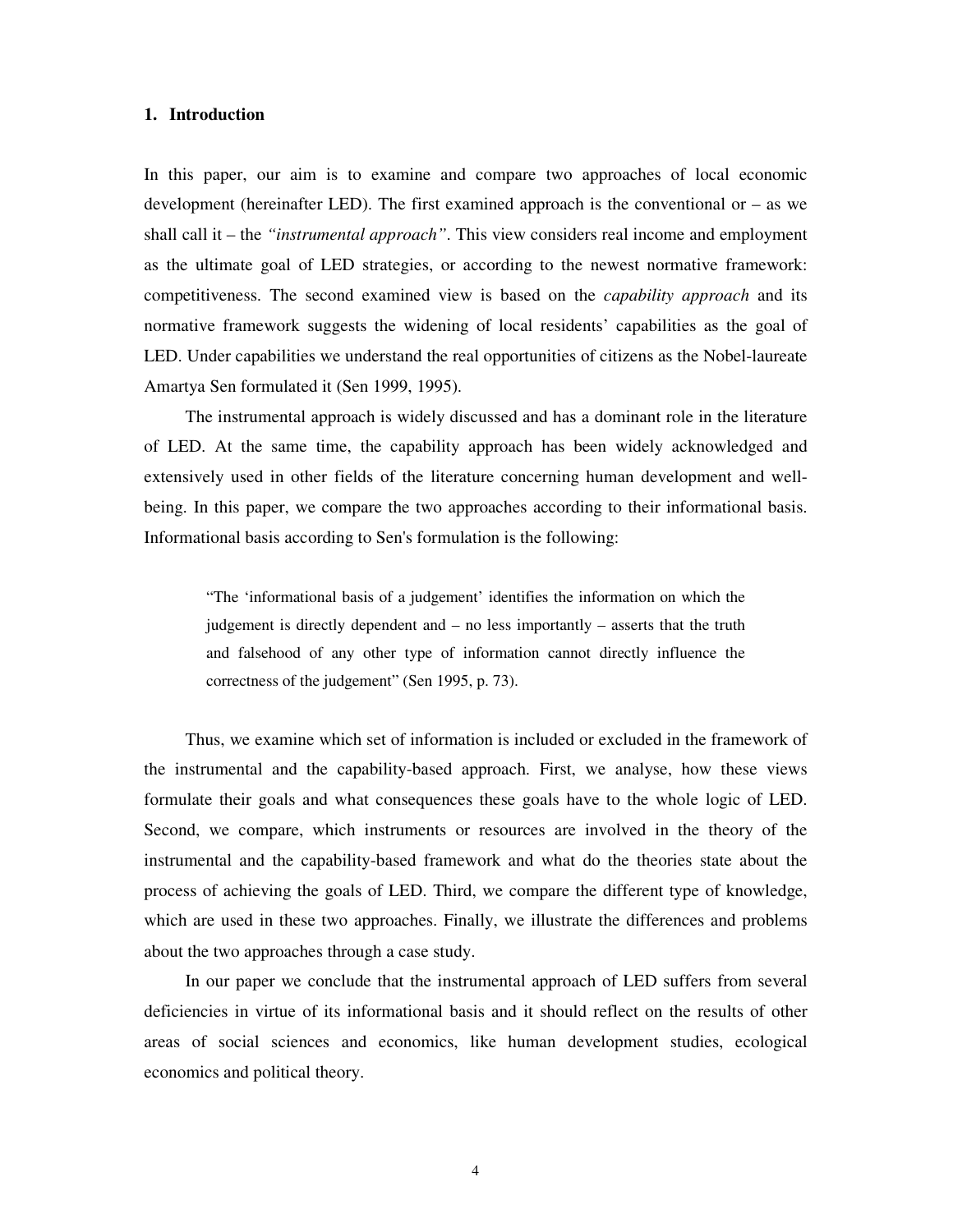#### **2. The goal of local economic development**

Local economic development in a very general sense means deliberate intervention into the local economic processes in order to make residents better off (Bajmócy 2011). It seems to be a general view that that ultimate goal of LED is to enhance "quality of life" or "standard of living" (Swinburn et al. 2006; Pike, Rodriguez-Pose and Tomaney 2006). However the literature of the LED devotes surprisingly little attention to the clarification of this issue.

On the top of this, the use of the concepts about the ultimate goal of LED is quite fuzzy. In several cases "quality of life", "standard of living", "welfare" or "well-being" seems to be synonyms. However in the broader literature of economics these concepts are used for quite different purposes. Welfare is unambiguously connected to concepts such as utility or income (Williams and Sen 1982; Hausman and McPherson 1997). "Quality of life" usually refers to the perceived "happiness" or "satisfaction" of people (Sen 1993). "Well-being" embraces aspects far beyond pecuniary sources, and is often linked to the capability approach of Amartya Sen (Sen 1995, 1999).

In the last few decades, the focus of regional and local growth and development theories has shifted. Along with the concepts of growth and space, the underlying normative assumptions have changed as well (Capello 2009). Today, this normative framework is primarily the "regional competitiveness": the ability of the region to achieve and sustain a role in the international division of labour. The starting point is thus territorial competition generated by globalization (Cox 1995; Begg 1999; Lever 1999; Chesire 2003; Lengyel 2004). Under these circumstances, regions strive to implement processes that generate competitive advantage. Within this framework the higher level of per capita income (growth) is not the single, but undoubtedly one of the main criteria of a desirable situation.

The clarification of the ultimate objective and its correlation with economic performance seems to be outside the scope of LED. However, the implicit message seems to be quite clear: whatever is "quality of life" it positively correlates with growth (or competitiveness). And this opens the terrain for concentrating on the instruments (means) instead of the objectives. *This is why we call this approach "instrumental"*. However, we must emphasize that the approach is instrumental only in the sense of the capability approach.

And this view is not at all unaccustomed in economic thinking. In fact this is quite understandable if someone accepts the dominant traditions of welfare economics, which build on utilitarianism. Within this body of theorizing income is often understood as (an imperfect) proxy for preference satisfaction, which imply, that an increased amount of income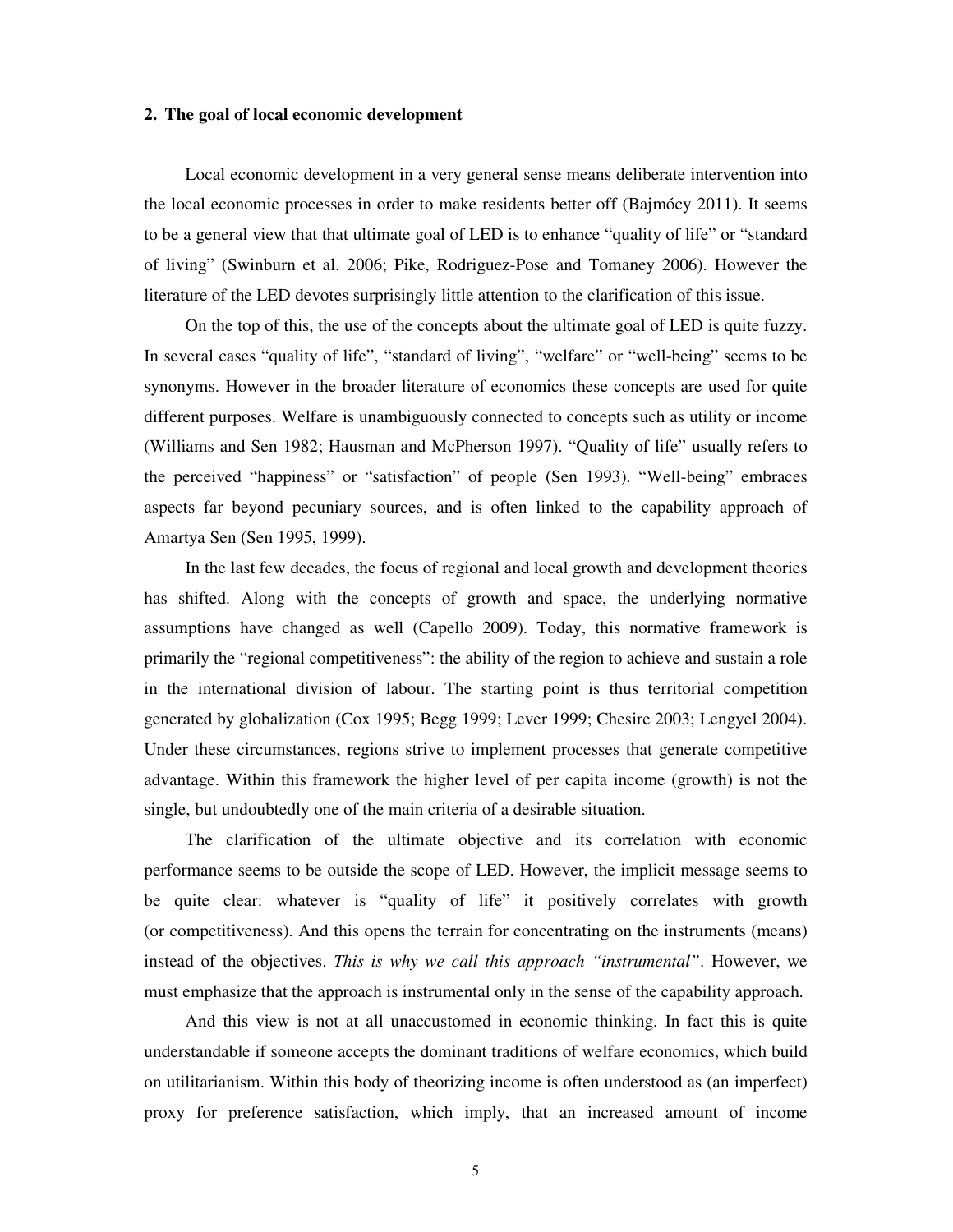necessarily makes people better off. Another important characteristic of the approach is the aggregation of the individual welfare gains and losses, "sum-ranking" as Sen (1999) calls it. This imply that even if there are residents whose position worsened, they could be compensated by the "winners", so it is fully acceptable to examine per capita (average) changes<sup>1</sup>. In this view growth in itself is the evidence that residents are better off, since the increase of per capita incomes mean that wins outweighed losses.

So the common "instrumental" view of local economic development focuses on the means of welfare, because it presupposes an inevitable positive link between the instrument and welfare. This presumption is implicitly based on the utilitarian traditions of economics, which, in turn have been heavily criticised recently (by the capability approach for instance).

However, we think that there is another way than the instrumental view to underpin the theory of LED. We claim that instead of focusing on the instruments of development, we can give a substantive meaning to the notion of "quality of life" or "well-being". In this case, we state that the goal of LED should be the following: widening the capabilities of local residents.

The capability approach is one of the most discussed concepts of the last two decades in social sciences and policy-making. It was elaborated by Amartya Sen, who was followed by several theorists. The capability approach is used in many different areas of social sciences and policy-making; it has had an enormous effect on what we think about well-being, human development, poverty and social justice in science.

To introduce the capability approach in brief, we start with the two core notions of functionings and capabilities. "Functioning represent parts of the state of a person – in particular the various things that he or she manages to do or be in leading a life" (Sen 1993, 31). As a matter of fact, functionings mean such doings and beings that are valued by the agents. Functionings can be very simple things, like being well-nourished, being healthy or being able to read and write. But it can also denote more complex phenomena, like being graduated, taking part in the life of the community, having self-respect, appearing in public without shame and so on.

"The capability of a person reflects the alternative combinations of functionings the person can achieve, and from which he or she can choose one collection" (Sen 1993, 31). Therefore the capability means all the alternative lifestyles what a person can live; in other words: the capabilities of a person show what a person can *actually* do or be. Accordingly,

-

 $<sup>1</sup>$  In other words gains and losses can be compared, and the common denominator is money.</sup>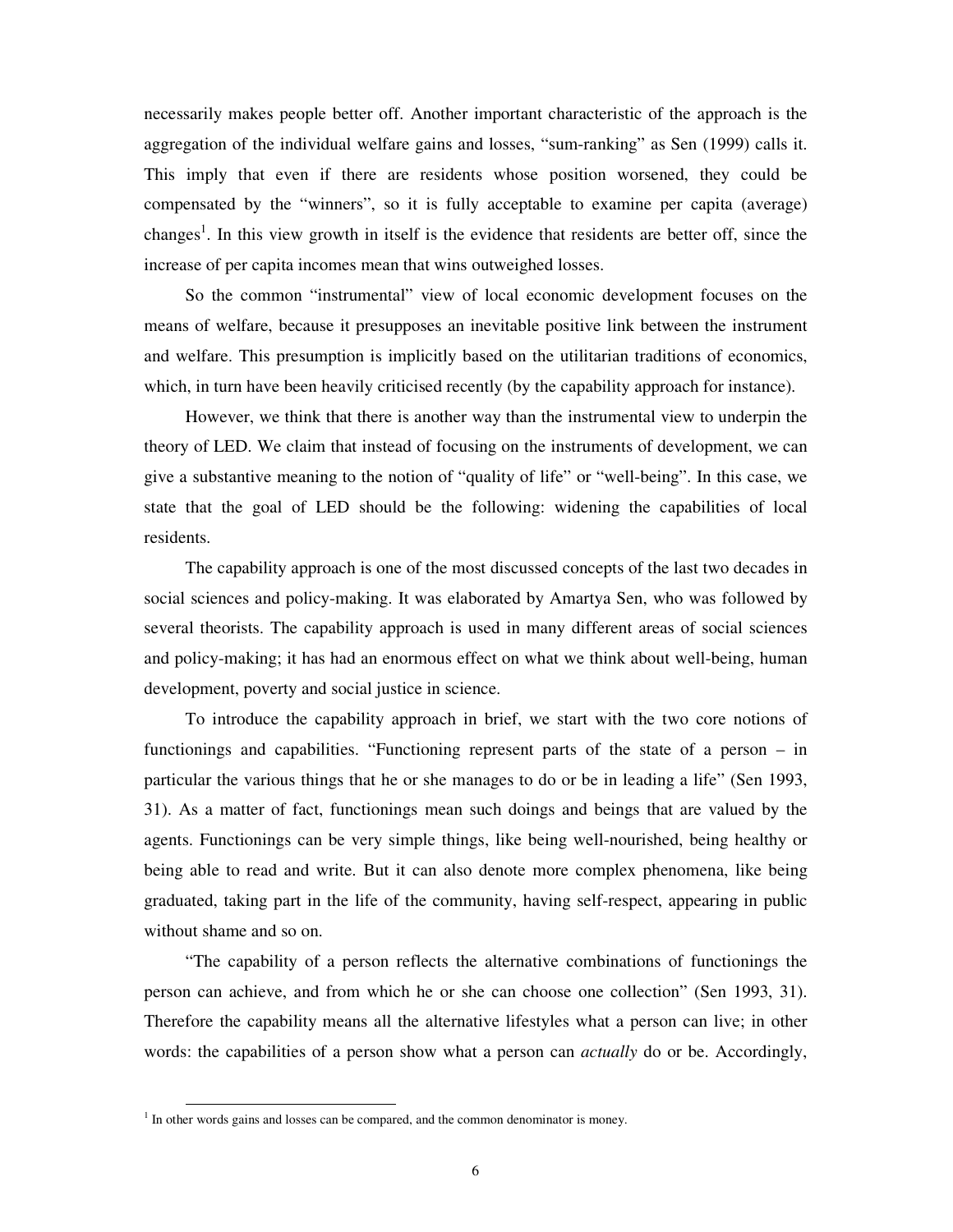capabilities represent the actual opportunities or freedoms in life, from which the person can choose the valuable ones for her.

There is a relationship between functionings and capabilities: capabilities are valued in the space of functionings, therefore functionings are important parts of capabilities. In the capability approach, the well-being is determined by our capabilities to achieve our valuable functionings. Hence, the goal of a development process (such as the LED) is defined in this approach as the widening of capabilities. We believe that the capability approach provides more adequate space for establishing a LED theory than the instrumental approach.

First of all, LED theories accept the increase of income and employment as an implicit goal; in other words they focus on the instruments of the development. However, in other areas of the discipline of economics, like environmental economics, or ecological economics, the ultimate goal of income growth is questioned from several social or/and environmental reasons. In spite of the extensive critiques of growth, economic theorizing on LED seems to be reluctant to incorporate them. Therefore it seems to be reasonable to re-think the formulation of the goals of LED by building on the results of other disciplines, and take a closer look on the relationship between the real goals (well-being) and its instruments.

Second, in contrast to the utilitarism-based income growth as development goal, there are many other well-being or development theories in the literature of welfare-economics, like the theory of primary goods (Rawls 1971, 1982), theory of resources (Dworkin 2000) and the different versions of capability approach (Sen 1999; Nussbaum 2011). However, these have hardly shaped the economic theorizing on Led so far. The literature of LED and the literature of human well-being do not reflect on each other, despite of the several possible points of connection (e.g. what is the ultimate goal of a development process, what means or resources are needed to achieve better quality of life of the citizens). Our aim with this paper is to establish this connection and build in the results of other areas of social sciences (espeacially the capability approach) into the theory of LED.

Third, one of the reasons that may justify our (re)formulation is the following: in the literature of the capability approach and human development there are several case studies about local development projects based on the capability approach. However, these results are not integrated in a unified concept or evaluative framework. One of our aim is to build on the results and edification of these case studies, when establish the core notions of the theory of LED based on the capability approach.

As a consequence, if we formulate the goal of LED as the widening of capabilities of local residents, than we can give a substantive meaning to the goal of LED and build a theory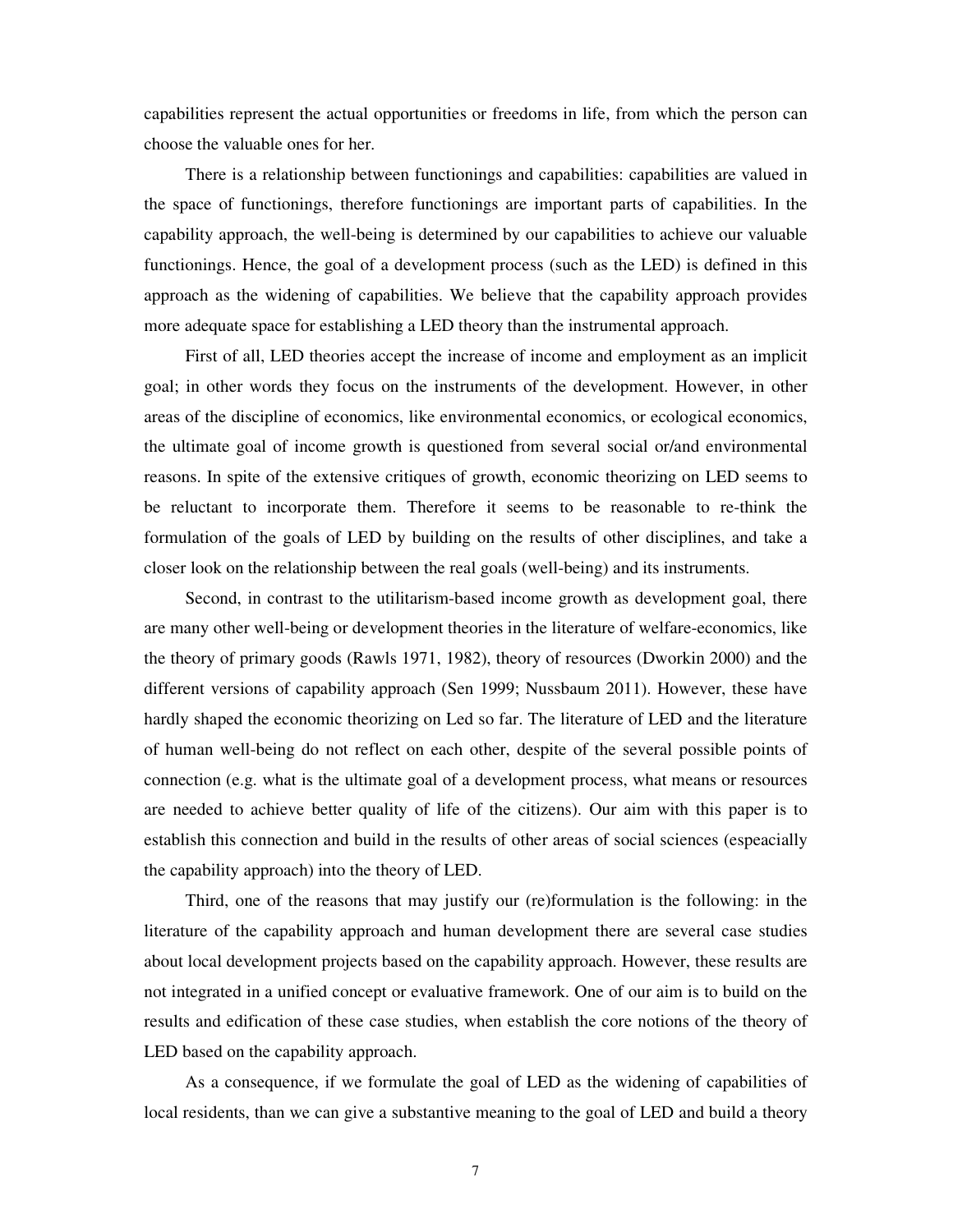around that. So the main difference between an instrumental approach and the capability based LED is the following: the former focuses on the instruments – like income, competitiveness – of development, but the latter one focuses on the ultimate goal of development: widening people's capabilities, and by doing so also on the means and people's ability to convert these means into valuable doings and beings. We demonstrate the basic differences between the two approaches in *Figure 1*.

*Figure 1.* The differences in the focus of the instrumental and the capability approach to local economic development



*Source*: own construction

#### **3. The instruments of local economic development**

While the objectives of the instrumental approach are implicitly income growth and employment, in the capability approach income is means to achieve the important functionings of local residents. The capability approach draws attention to the fact that between our goals and resources there are *conversion factors*, which determine how we can convert our resources into our goals. These conversion factors can be personal dissimilarities like age, gender, physical state; or environmental factors, like pollution, climate, geographical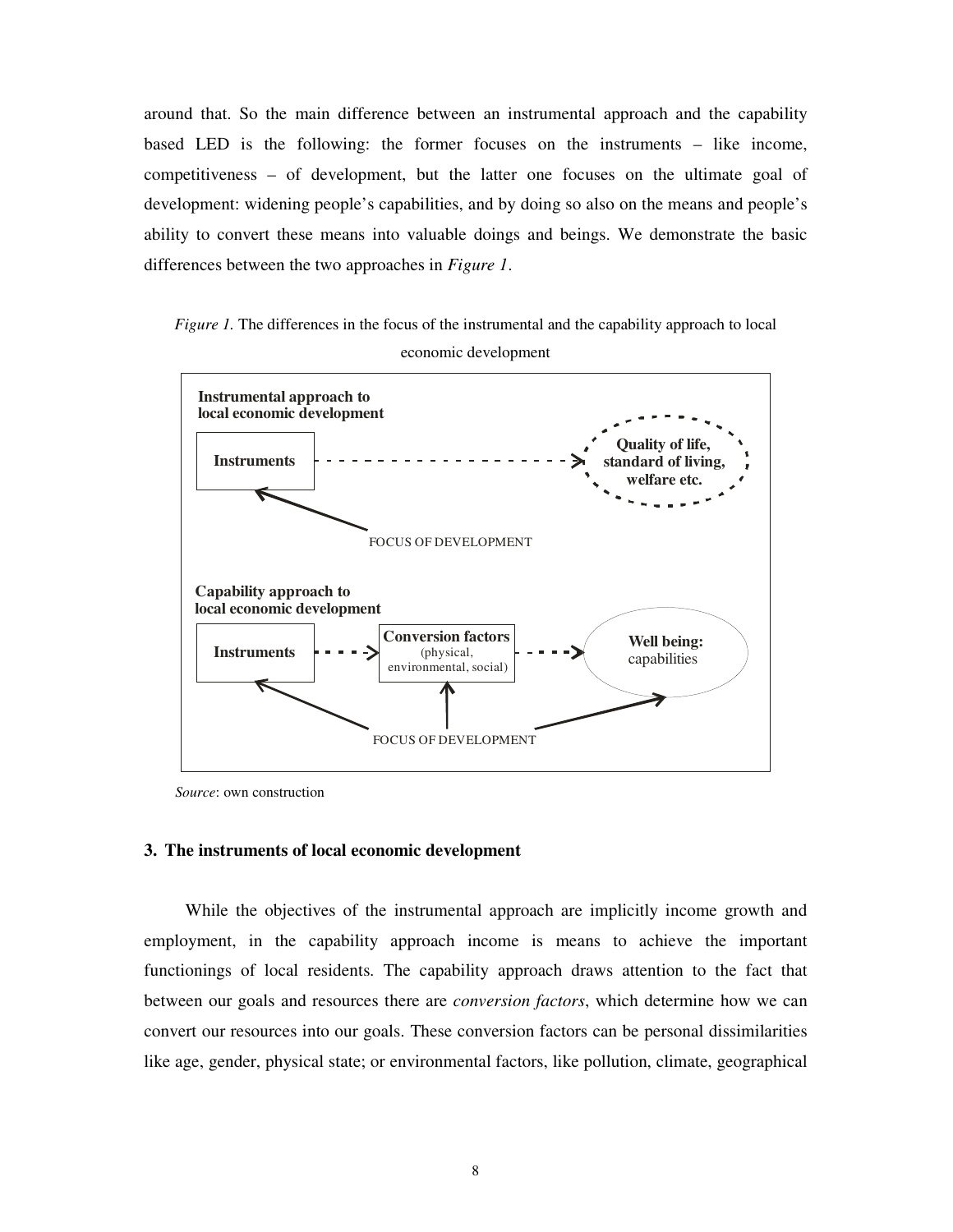traits; and social institutions in the broad sense, like social security, customs of dressing, behaviour and roles of gender (Sen 1995, 1999).

Therefore the capability based LED involves in its informational base not just the amount of income in the hands of the local residents, but the conversion factors also, which determine how the citizens can use their means. Let's see the following example: a citizen can achieve different functionings with the same amount of income if the environmental factors are different in the region. In the first case the air is polluted with dust, which causes asthma. In the second case the air is clean. In the first region, the inhabitants have to spend money on filtration systems or inhalators and medication to handle the symptoms of asthma. As a consequence, they have less money to spend on other goals and aims than the others, who live in a clean environment. In the second case, the functioning of being healthy (or at least being free from asthma) is easier to achieve than in the first case.

At this point of our argumentation another claim reveals itself, why it seems necessary to connect the theory of LED and the capability approach. These conversion factors occur typically at local level (like air pollution of a city in the previous example), therefore this is the stage, where they can be identified and taken into consideration. From a macro level of evaluation it would be much harder to identify these factors.

This logic can show us the connection between strictly economic aspects and social and environmental aspects. In particular, social and environmental aspects of a development are connected to the economic aspects in virtue of being impending or promoting factor in the process of using means to achieve different functionings. As a consequence, the economic development process cannot be separated strictly from other (social or environmental) development processes as the literature of instrumental approaches implicitly suggests.

Another difference between the instrumental and capability based approaches is the type of resource used in the development projects. According to the logic of instrumental approaches the income growth and employment is achieved with high competitiveness of the region (Capello 2009). Next, the competitiveness of the region is based on the competitive advantages of local enterprises (Bajmócy 2011). Thus, the instruments of high quality of life in the theory of the instrumental approaches are income, employment, economic competitiveness and competitive advantages. In spite of this, it is known from the literature of the capability approach that there are regions, where the local residents could widen their capabilities without doing well in the economic competition (Alkire et al. 2008). However we do not want to argue that the logic of instrumental based approaches is incorrect. But we would like to point out that the goal of widening capabilities cannot be achieved only by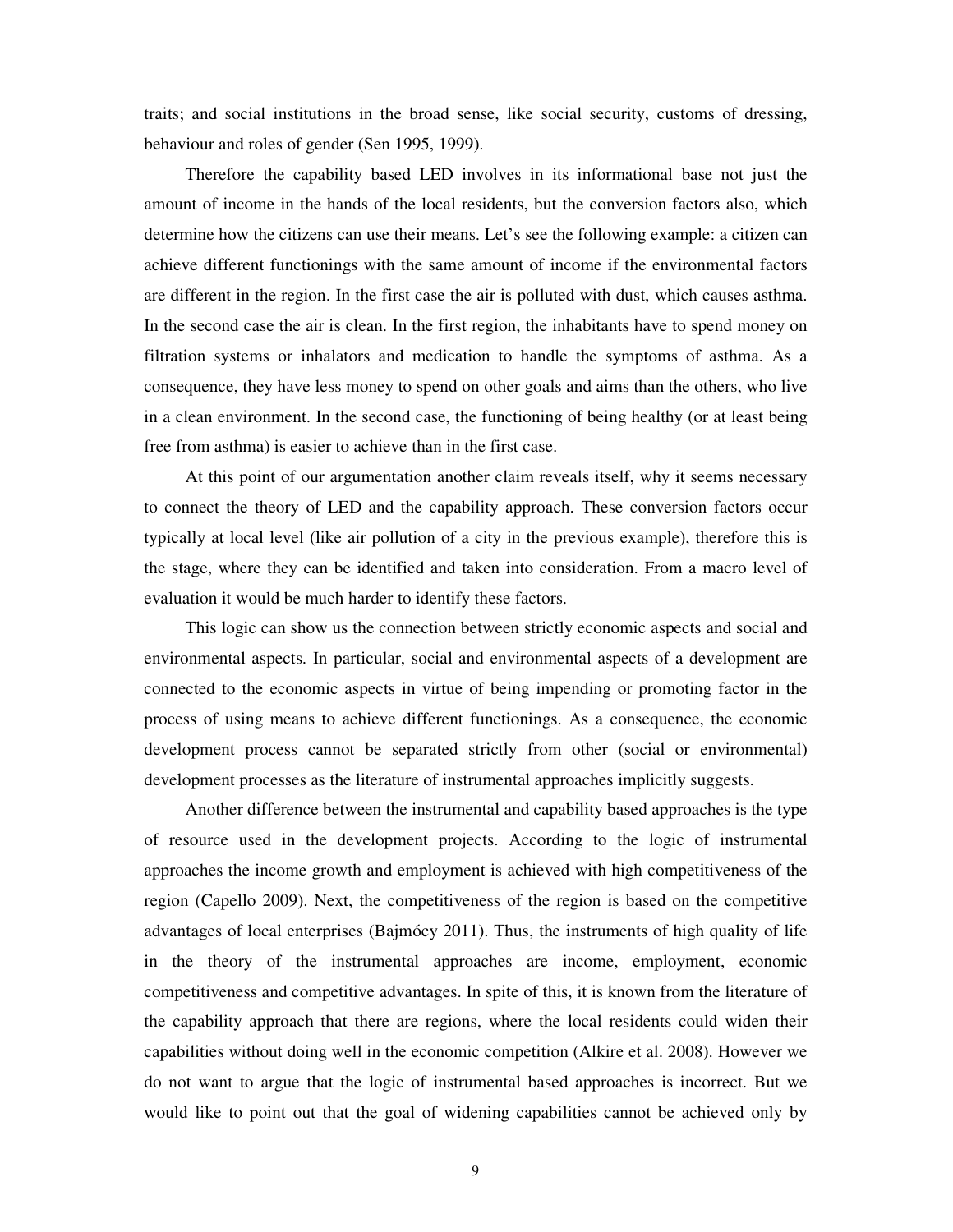economic competitiveness; we need a broader perspective than that. Sen also argues in a number of his works that focusing on economic growth gives only little information about the well-being of a region (Sen 1979, 1993, 1995, 1999), therefore the informational basis of the instrumental based or utilitarian based approaches is much narrower than that of a capability based perspective.

Thus the instrumental approach excludes information from the evaluation of policies, which could be important in the capability based approach. For instance: information about social justice, equity, environment, social institutions, which could affect how local residents can use their resources in order to achieve important goals and leading a valuable life.

The next dissimilarity between the two approaches comes from the process about how to determine the goals of LED. The instrumental approach accepts the aim of income growth and employment (and competitiveness) as unquestioned goals. It is supported by the whole underlying assumption about positive economics, which says that these goals are value neutral. However there appeared strong criticisms in the literature that the utilitarian based measure of welfare, or income as a proxy for well-being is not value neutral (Hausman and McPherson 1997, Sen 1999).

On the contrary, the capability based approach does not determine strictly, what is the goal of LED. It is its well established advantage compared to any other theory of well-being that the capability approach makes this value-laden nature of LED explicit and leaves the exact goal of LED undetermined in the theory. With other words, Sen and most of the other capability theorists argue that the first step of a capability based development should be the determination of socially valuable functionings (doings and beings) and make triage between them. As a consequence, the capability approach does not have an implicitly accepted goal, but has valuable functionings chosen by the community itself. While the instrumental approach excludes information about the functionings valued by the community; the capability approach builds on them. In case of the capability based LED, the selection of valuable functionings by the community is the first step of the development process and one of the most crucial part of the informational basis.

In the literature of the capability approach there are two kinds of assumptions about how should the community choose the valuable functionings. Sen himself claims that – whatever these functionings are – they should be determined by some kind of social deliberative process (Sen 1999). In contrast, other theorists of the capability approach state that a more or less objective list can be determined theoretically. This list contains the most important functionings, which are valuable generally in every community. According to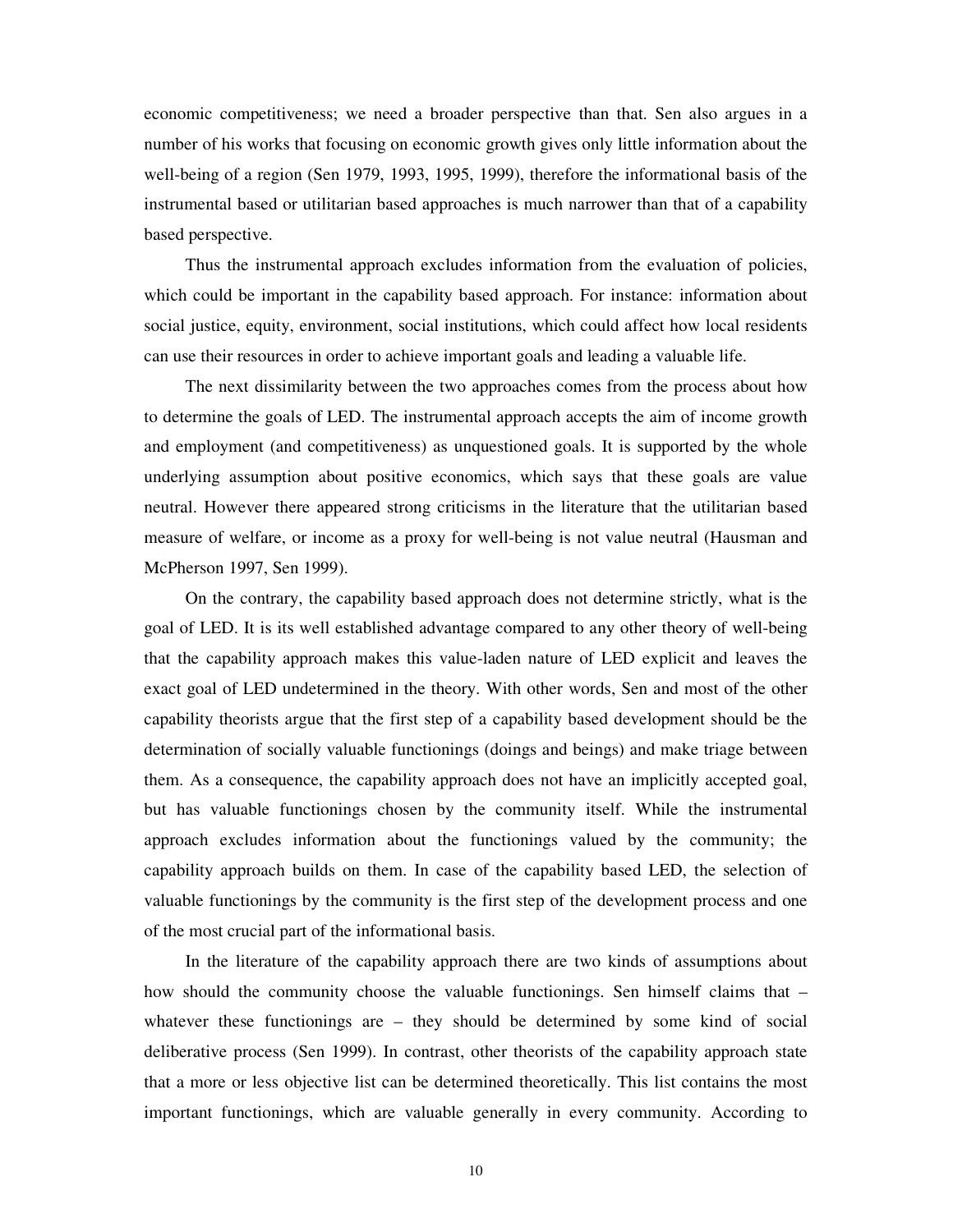Nussbaum, the following functionings are universally important and should be part of the constitution of any community: life, bodily health, body integrity, senses, imagination and thought, emotions, practical reason, affiliation, other species, play, control over one's environment (Nussbaum 2011). She states that this list should be a baseline for any policymaker when they choose the valuable functionings for the community.

We argue that in the theory of LED the functionings should be based on social deliberation because the local level is the space, where deliberative participation can occur most effectively (Crocker 2007). Sen himself leaves open the question, what is the appropriate way of social deliberation (Sen 1999, 2009). This is the point, where the theory of capability approach connects to the theory of deliberative democracy. As Sen states, democracy – as far as we understand it as deliberative participation – is not dependent on culture (Sen 1999), it is universal, therefore some kind of democratic process should determine the valuable functionings for the society. We agree with Crocker that the tools of deliberative democracy can find the appropriate ways of social deliberation; this area is undiscovered in the literature (Crocker 2003).

In the theory of the capability approach, a certain capability has a highlighted importance: *agency,* which is the freedom that a person is free to further his or her own goals (whatever goals they regard as important). Agency means that the person has the actual freedom to act and bring to change (Sen 1999) in the life of the community. Therefore the actual possibility to take part in the decision-making procedures of a region is an important part of the well-being of local residents. Another reason, which justifies the reformulation of LED according to the capability approach, is that the best possibility for citizens to take part in the decision-making and deliberative processes is at the local level. People can easier bring about change in their own community and environment. Therefore the opportunities of participation, values stated as a result of social deliberation are important parts of LED and not just as means to collect information, but as valuable functionings in themselves (Pataki 2004, Crocker 2007).

In conclusion, there is a difference between the instrumental view and the capability based LED in how the theories handle the instruments of development. The former approach focuses exclusively on the instruments like income and competitiveness, but the latter also considers other means and opportunities, like rights, deliberation, participation – and conversion factors, how citizens are able to convert these means into their goals.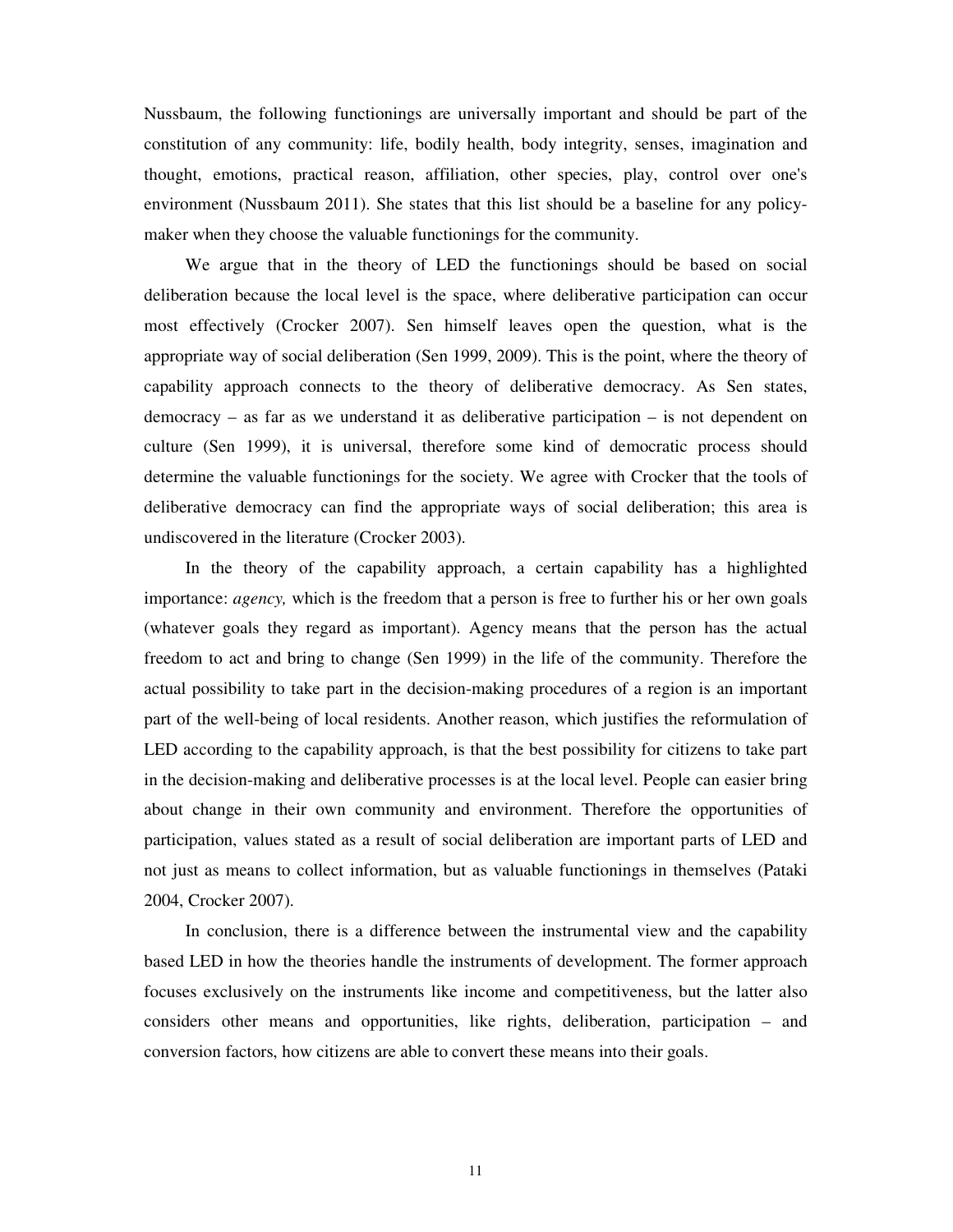#### **4. Knowledge types in local economic development**

According to the standard view all deliberate public interventions are characterized by the divide of "scientific" and "political". Experts provide "valid" (and value-neutral) knowledge on the possible "states of the world" (an accurate picture on the present situation and the possible futures). Then in the political arena delegates build on these proposals, consider values and interests (the collective will) and make decisions (Callon et al. 2011). This framework is also considered to be true for local economic development, at least in standard cases.

Within this framework there are experts (specialists) and laypersons with regard to the production of "valid" knowledge. And there are delegates (representatives) and citizens (stakeholders) in connection with the construction of the collective will. However these two dimensions are not fully independent. In deed economic theorizing about "welfare" or "wellbeing" is an important factor that crosses these borders.

While *the instrumental approach* is interested in the content of (supposedly valueneutral) expert proposals, it also has an implicit answer of how collective will should be "created". And it would be unrealistic to think that this does not influence the occurrences of the political arena (Foucault 1978; Funtowitz and Ravetz 1993). However, the instrumental approach "washes its hands".

Within this approach – on the basis of utilitarian presumption – it can be decided theoretically if a situation is better for the community on the whole or worse than another. What is more, this can be done by an external observer. Therefore expert proposals may provide a basis for informed decisions that does not only comprise the knowledge on the "possible states of the worlds", but also an accurate evaluation on the effects of the given alternatives on collective "welfare".

Certainly they sustain the possibility that in the political arena eventually sub-optimal decisions may occur, but that is exactly because of the interest and values that may narrowmindedly overwrite the public good. So what really matters for this stream of theorizing is the *expert knowledge* on the "possible states of the world".

While the content of expert proposal (the *informing* of policy making) is of primary interest, there is a tradition within the LED to analyse the occurrences of the political arena (the *forming* of policy making). This is a terrain not primarily for economists, but rather for regional scientists with their roots in political science or sociology.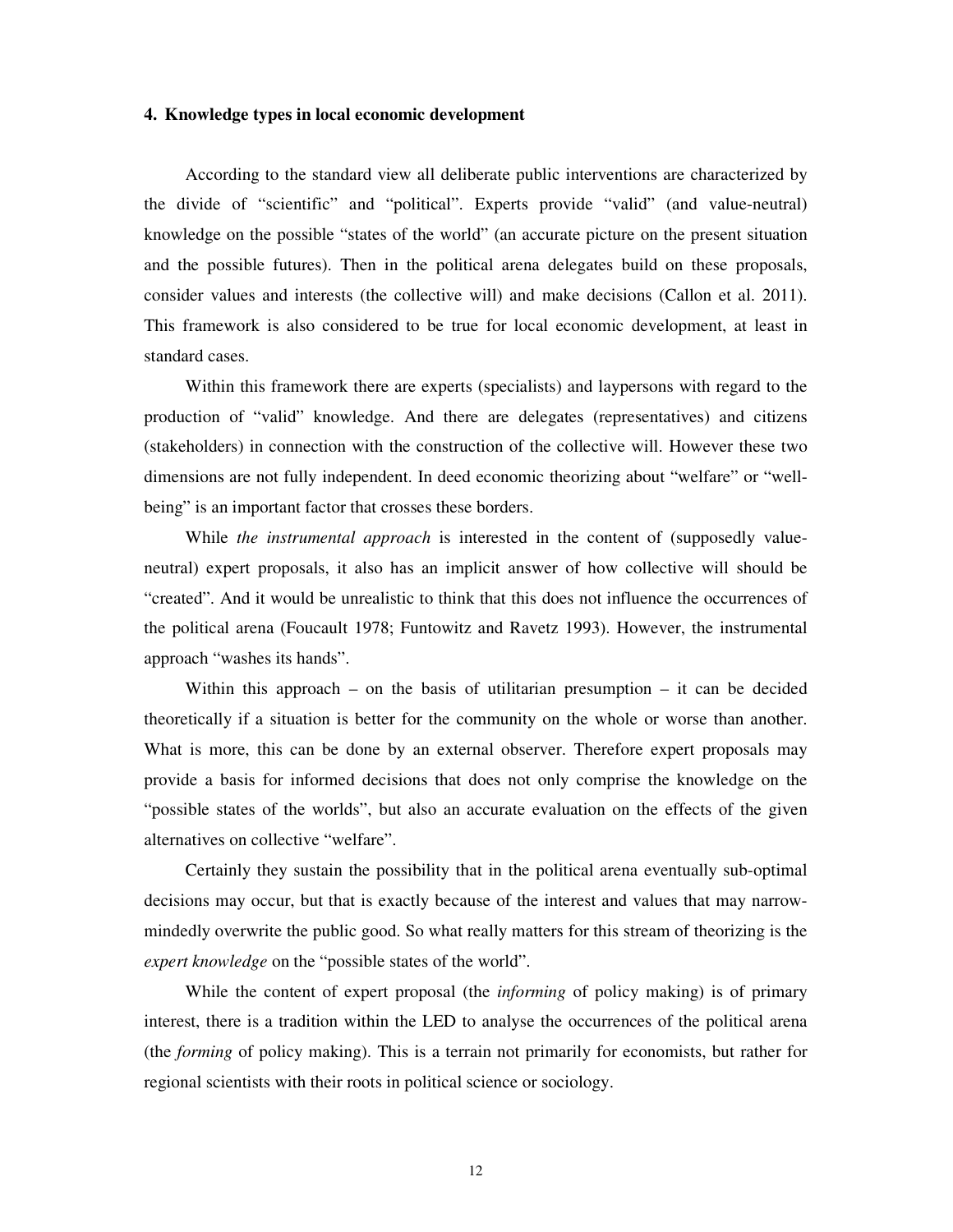Here there are several advocates of public (citizen) participation (Arnstein 1969; Dryzek 2000; Maier 2001). Alongside the "representative versus participatory" democracy dichotomy it is argued that the exclusive role of delegates must be revised, the participation of citizens may be advantageous for a number of reasons (e.g. transparency, increased public acceptance of decisions, resolved conflicts, community formation) (Cooke 2000; OECD 2001; Pataki 2004). The arguments also embrace the potential role of citizens to accept or decline expert proposals, or to complement them with new aspects of "well-being". While the exclusive role of experts to inform policy decisions is largely challenged, the fundamental divide between "expert" and "lay" subsists.

While the dominating approach is basically "instrumental" in LED, we can conclude that it is the expert knowledge that has the priority during the planning, implementing and evaluating of local development interventions. This is complemented with the potentially beneficial participation of citizens (perhaps laypersons) in the process. But the basic distinction between the *informing* and *forming* of policy-making is sustained.

Within the *capability approach* this characteristic distinction can be overcome. It is clear and explicit in this case that expert proposals are necessarily *not* value-neutral. It is also made clear that they are unable to inform policy-making is such a way it is depicted above. In the capability approach it is explicit that values are at stake, and that the welfare gains and losses cannot be compared by an external observer on purely theoretical basis.

On the top of this the collective will is not aggregated but composed. Sen (1999) argues that one must get acquainted to others' point of view in open public debates to be able to construct his or her own opinion. During this process not only problems and solutions emerge, but also identities are formed, groups may be constructed and the political arena might be reshaped (Callon et al. 2011).

The construction of the opinion of the public good, the incorporation of these ideas into expert work and to feedback this to policy is unambiguously a process that crosses the traditional borders of "scientific" and "political". A LED that builds on the capability approach the knowledge of the "expert" and "lay" and the "delegate" and "citizen" are all important. Furthermore these distinctions are of minor importance (however cannot be fully neglected); since the knowledge required to inform policy making is generated together by experts and laypersons. The collective will is constructed by delegates and citizens. And the two processes are largely intertwined.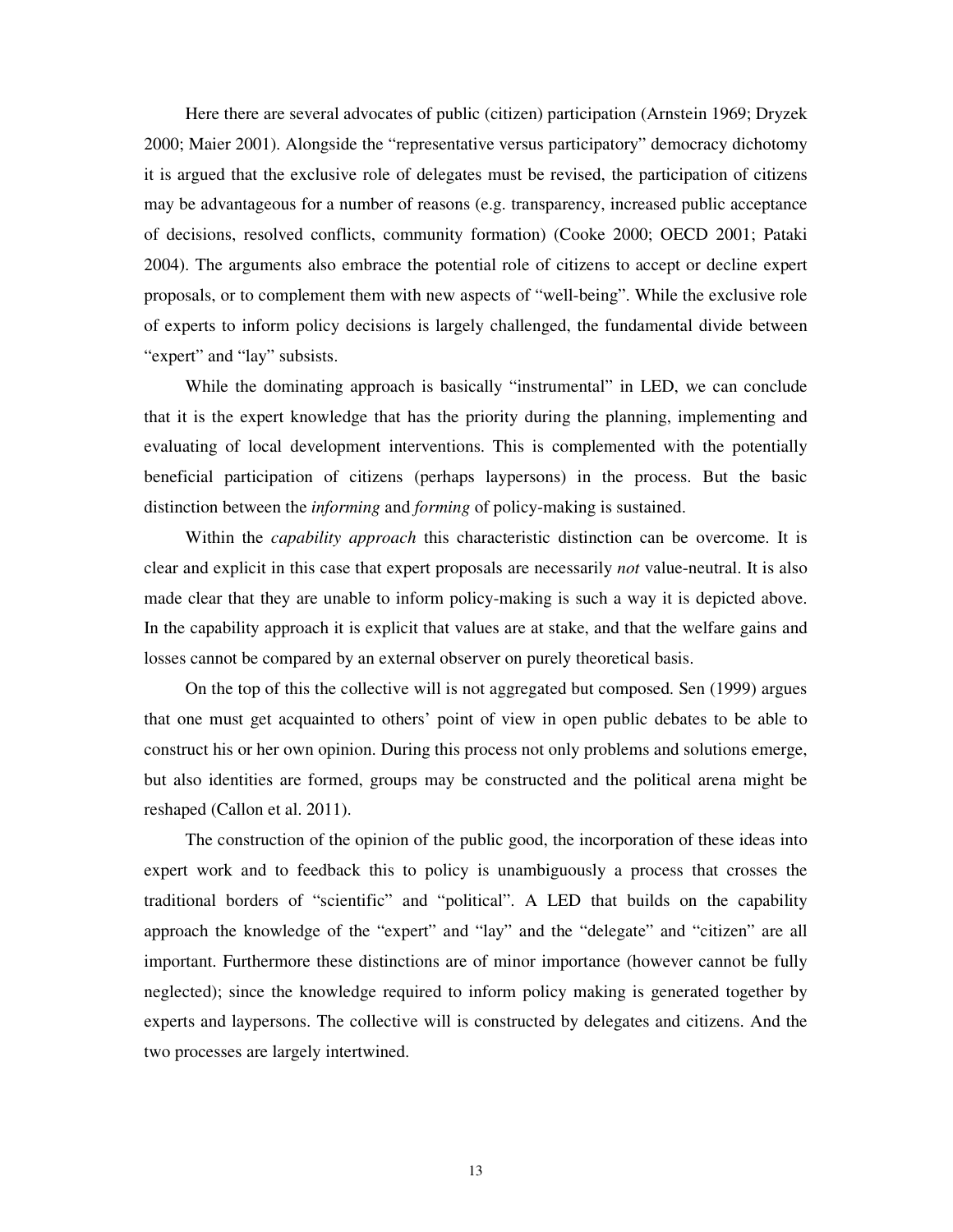#### **5. An illustrative case study (lessons from Morocco)**

With the following case study we would like to illustrate how the ignorance of conversion factors, like political pre-conditions and existing power relations and ignorance of lay knowledge can undermine the success of a LED project.

Our case study is the World Bank's Irrigation Based Community Development Program in Morocco, which is part of the "2020 Rural Development Strategy". The first phase of this program is described and examined in detail in the article of Pellissery and Bergh (2007); we only highlight the most important points.

This LED project was held in 1997. The goals of the project were the following: poverty reduction, creating investment opportunities, improving social capital and participation with improving irrigation canals in the area of a rural municipality. In the name of citizen's participation the Ministry of Agriculture imposed the creation of Water User Associations around the irrigation perimeters to discuss and supervise the development project.

Why the local residents did not have the actual opportunity to take part in these associations? First of all, the most important pre-conditions for political participations did not exist in the area: 80% of the population of the municipality were illiterate, they did not have the most basic education and literacy levels to take part in political decision making procedures. In addition, even many of the elected councillors did not know their rights and obligations in decision-making processes. The original village associations were very weak in terms of human and financial resources. Instead of raising awareness for citizen's rights and facilitate investment opportunities, they were mainly concerned with providing drinkingwater to the inhabitants who had to walk miles a day to wells. Thus, the situation leaves more room to the central government and the ministry to influence local affairs and development projects.

As a consequence, the members of these Water User Associations turned out to be councillors and political party members, businessmen, who had business interest in the canals but not local citizens. Within these circumstances, the project turned out to be a highly centralized process. The project consultants spent only a few days on the field to determine the targeted areas and the provincial governor intervened to choose the perimeters that would be developed. The development plans were developed by technical assistance consultants, who did not seek out local technical staff members. As a result there was a high distrust towards the project among the local residents and the goal of increasing social capital and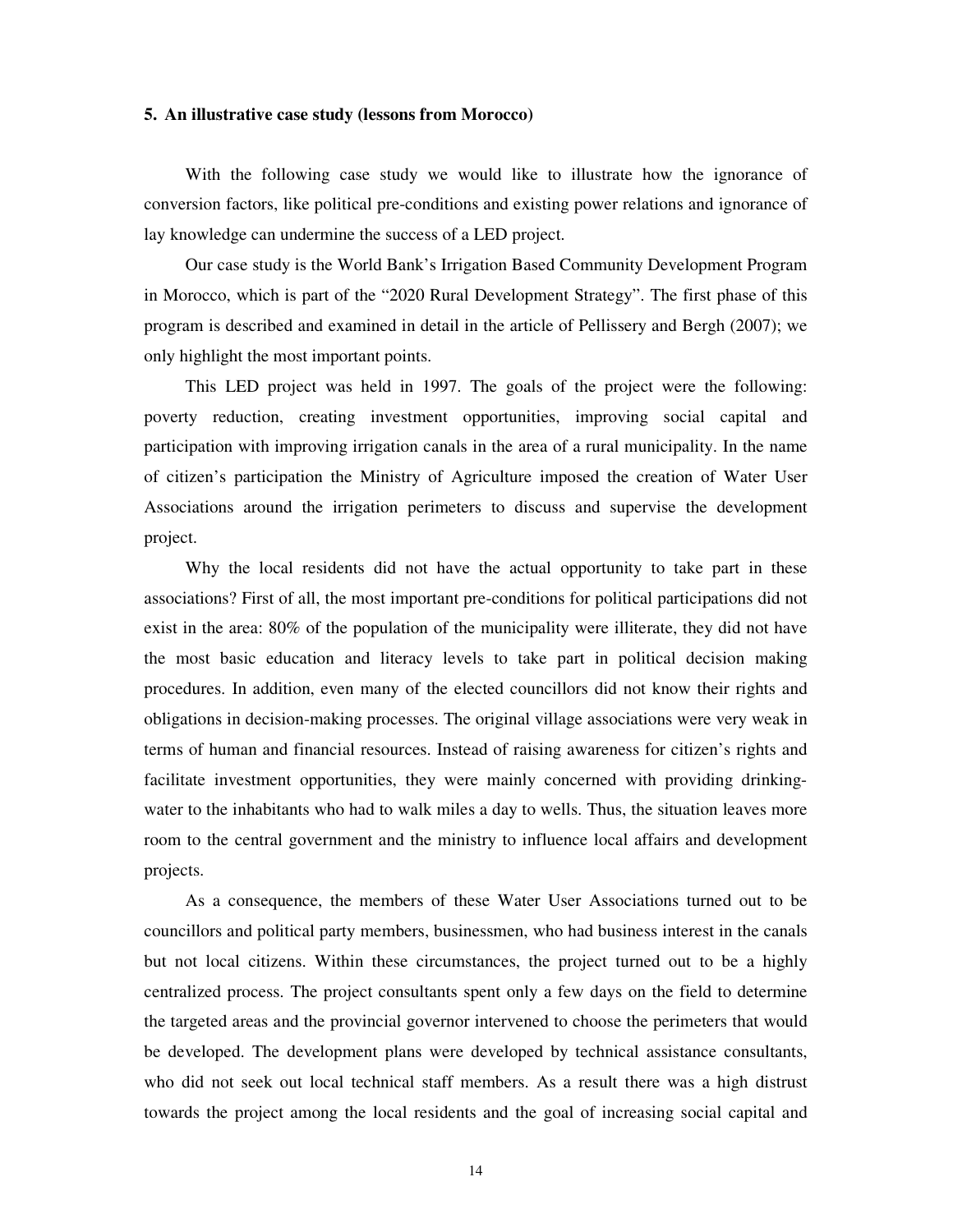establishing participatory methods failed (Pellissery and Bergh 2007). According to the webpage of the World Bank, the project was moderately satisfactory<sup>2</sup>, because it reduced poverty, but failed to build social capital and reach key stakeholders in the area.

#### **6. Summary**

-

In our paper, we compared two types of LED: the instrumental approach and the capability-based approach. We argued that in the instrumental approach the goal of LED remains vague in the sense that the notion of "quality of life" is undefined. Instead of giving exact definition of well-being or quality of life; the instrumental approach focuses on the instruments, like income or competitiveness of development.

On the contrary, the capability based approach defines the goal of LED as the widening of local residents' capabilities (actual opportunities). In this framework, the first step is to identify the socially valuable functionings – to wit valuable doings and beings – which are important to the community. The suggested method to identify these functionings is some kind of social deliberation, deliberative participation, where the process of deliberation and participation has its own value in itself.

Another main difference between the two approaches of LED is the type of knowledge involved in the decision-making procedures. Instrumental approach typically uses expert knowledge, but the capability based approach involves laic knowledge and lay people into the social deliberative process. Consequently, the instrumental approach excludes information from its normative or evaluative framework, which is relevant for a capability based LED theory.

#### **References**

- Alkire, Sabina, Mozaffar Qizilbash, and Flavio Comim. 2008. Introduction. In *The Capability Approach - Concepts, Measures and Applications*, edited by S. Alkire, M. Qizilbash and F. Comim. Cambridge: Cambridge University Press.
- Arnstein, Sherry R. 1969. A Ladder of Citizen Participation. *Journal of American Planning Association* 35 (4):216-224.

Bajmócy, Zoltán. 2011. *Bevezetés a helyi gazdaságfejlesztésbe*. Szeged: JATEPress.

<sup>&</sup>lt;sup>2</sup> http://documents.worldbank.org/curated/en/2009/06/10975086/morocco-irrigation-based-community-development-project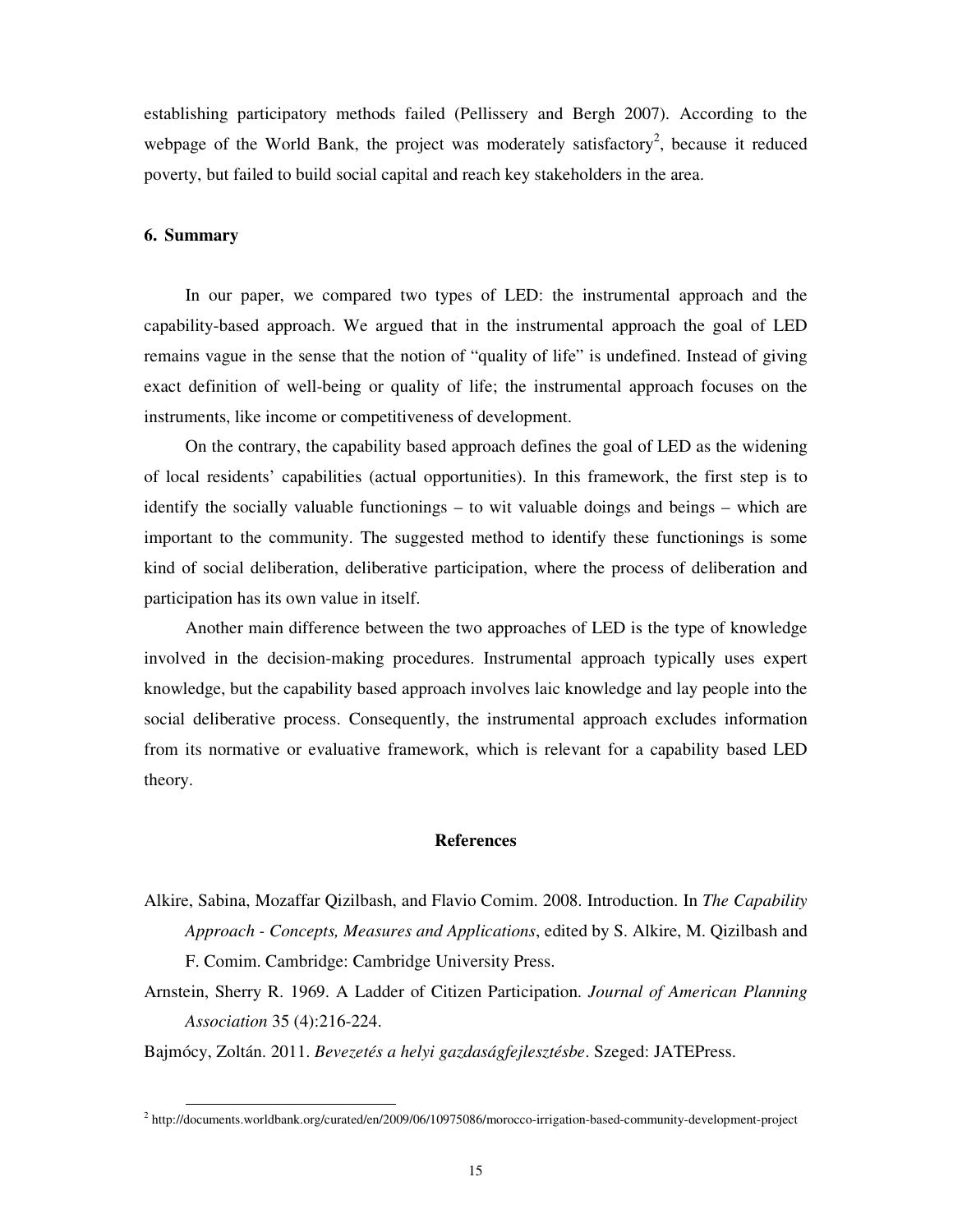Bajmócy, Zoltán, and Judit Gébert. 2013. Arguments for Deliberative Participation in Local Economic Development Theories. Szeged: University of Szeged.

Begg, Iain. 1999. Cities and Competitiveness. *Urban Studies* 36 (5-65):795-809.

- Callon, Michel, Pierre Lascoumes, and Yannick Barthe. 2011. *Acting in an uncertain world. An essay on technocal democracy*. Cambridge, MA - London, UK: The MIT Press.
- Capello, Roberta. 2009. Space, Growth and Development. In *Handbook of Regional Growth and Development Theories*, edited by R. Capello and P. Nijkamp. Cheltenham - Northampton: Eward Elgar.
- Chesire, Paul C. 2003. Territorial Competition: Lessons for (Innovation ) Policy. In *Innovation Clusters and Interregional Competition*, edited by J. Bröcker, D. Dohse and R. Soltweder. Berlin: Springer.
- Cooke, Maeve. 2000. Five Arguments for Deliberative Democracy. *Political Studies* 48:947- 969.
- Cox, Kevin R. 1995. Globalization, Competition and the Politics of Local Economic Development. *Urban Studies* 32 (2):213-224.
- Crocker, David A. 2003. Participatory Development: The Capabilities Approach, and Deliberative Democracy. School of Public Affairs, University of Maryland.
- Dryzek, John S. 2000. *Deliberative Democracy and Beyond. Liberals, Critics, Contestations*. Oxford - New York: Oxford University Press.
- Dworkin, Ronald M. 2000. *Sovereign virtue : the theory and practice of equality*. Cambridge, Massachusetts: Harvard University Press.
- Foucault, Michel. 1978. *Discipline and Punish: the birth of the prison*. New York: Pantheon.
- Funtowitz, Silvio O., and Jerome R. Ravetz. 1993. Science for the post-normal age. *Futures* 25 (7):739-755.
- Hausman, Daniel, and Michael McPherson. 1997. *Economic Analysis and Moral Philosophy*. Cambridge: Cambridge University Press.
- Lengyel, Imre. 2004. The Pyramid Model: Enhancing Regional Competitiveness in Hungary. *Acta Oeconomica* 54 (3):323-342.
- Lever, William F. 1999. Competitive Cities in Europe. *Urban Studies* 36 (5-6):1029-1044.
- Maier, Karel. 2001. Citizen Participation in Planning: Climbing a Ladder? . *European Planning Studies* 9 (6):707-719.
- Nussbaum, Martha. 2011. *Creating capabilities: the human development approach*. Cambridge, Mass.: Belknap Press of Harvard University Press.